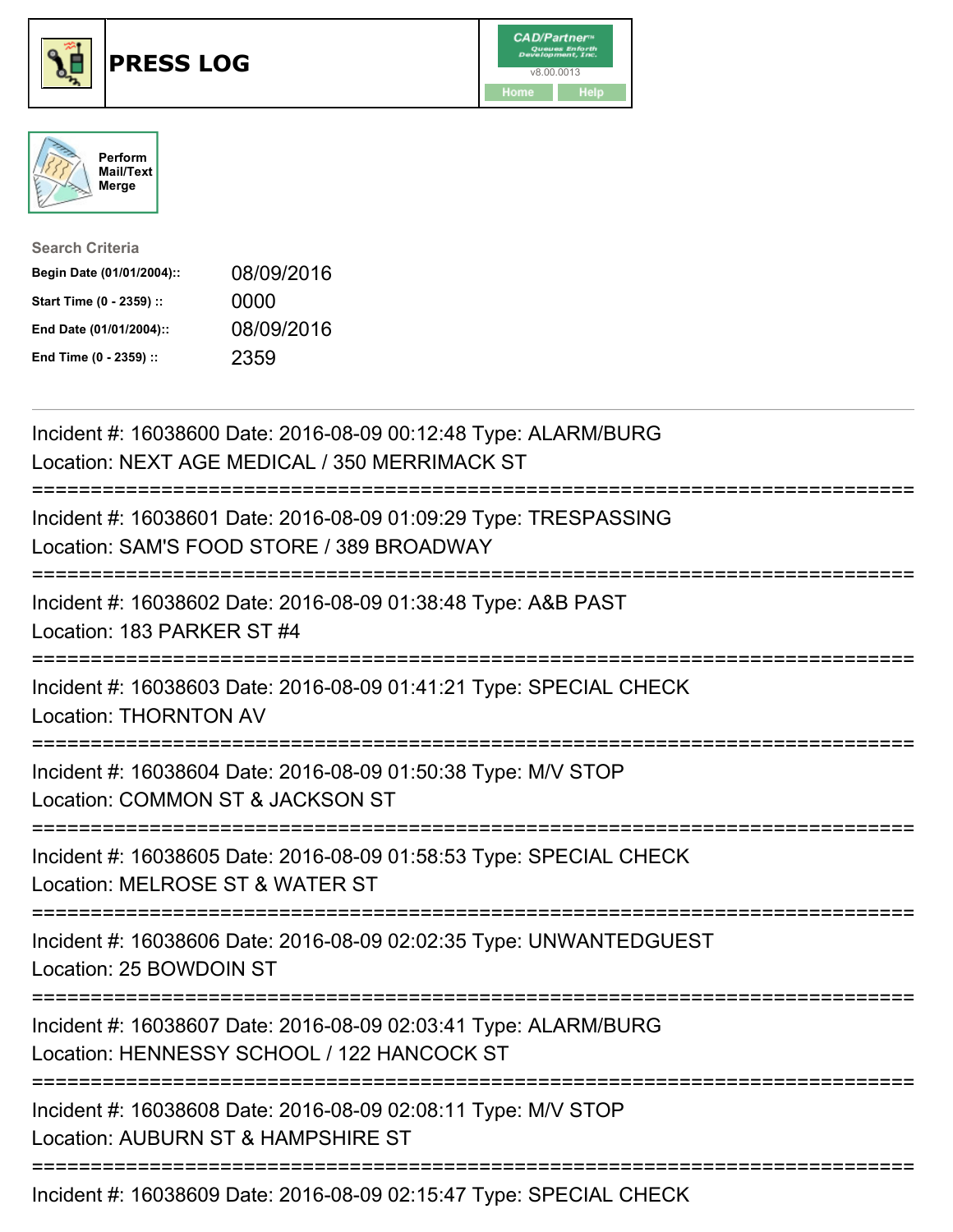| Location: MELROSE ST & WATER ST                                                                                                                                                 |
|---------------------------------------------------------------------------------------------------------------------------------------------------------------------------------|
| Incident #: 16038610 Date: 2016-08-09 02:21:00 Type: M/V STOP<br>Location: EVERETT ST                                                                                           |
| Incident #: 16038611 Date: 2016-08-09 02:22:55 Type: M/V STOP<br><b>Location: EVERETT ST</b>                                                                                    |
| Incident #: 16038612 Date: 2016-08-09 02:25:23 Type: M/V STOP<br>Location: CAMDEN ST & TENNEY ST                                                                                |
| Incident #: 16038613 Date: 2016-08-09 02:28:21 Type: UNATENEDCHILD<br>Location: BOXFORD ST & S UNION ST<br>===================================<br>============================= |
| Incident #: 16038614 Date: 2016-08-09 02:40:21 Type: B&E/MV/PROG<br>Location: 26 MARGIN ST                                                                                      |
| Incident #: 16038615 Date: 2016-08-09 02:50:30 Type: SPECIAL CHECK<br><b>Location: MELROSE ST</b><br>====================                                                       |
| Incident #: 16038616 Date: 2016-08-09 02:50:39 Type: BUILDING CHK<br>Location: BROADWAY LIQUORS / 434 BROADWAY                                                                  |
| Incident #: 16038617 Date: 2016-08-09 03:19:46 Type: STOL/MV/PAS<br>Location: 83 E HAVERHILL ST                                                                                 |
| Incident #: 16038618 Date: 2016-08-09 03:25:00 Type: UNWANTEDGUEST<br>Location: 188 GARDEN ST #7                                                                                |
| Incident #: 16038619 Date: 2016-08-09 03:26:44 Type: UNWANTEDGUEST<br>Location: 151 BEACON AV #8 FL 1                                                                           |
| Incident #: 16038620 Date: 2016-08-09 04:04:21 Type: SHOTS FIRED<br>Location: 25 TREMONT ST                                                                                     |
| Incident #: 16038621 Date: 2016-08-09 04:13:41 Type: M/V STOP<br>Location: JACKSON ST & OAK ST                                                                                  |
| Incident #: 16038622 Date: 2016-08-09 04:29:38 Type: M/V STOP<br>Location: BROADWAY & ESSEX ST                                                                                  |
| Incident #: 16038623 Date: 2016-08-09 04:32:19 Type: SPECIAL CHECK                                                                                                              |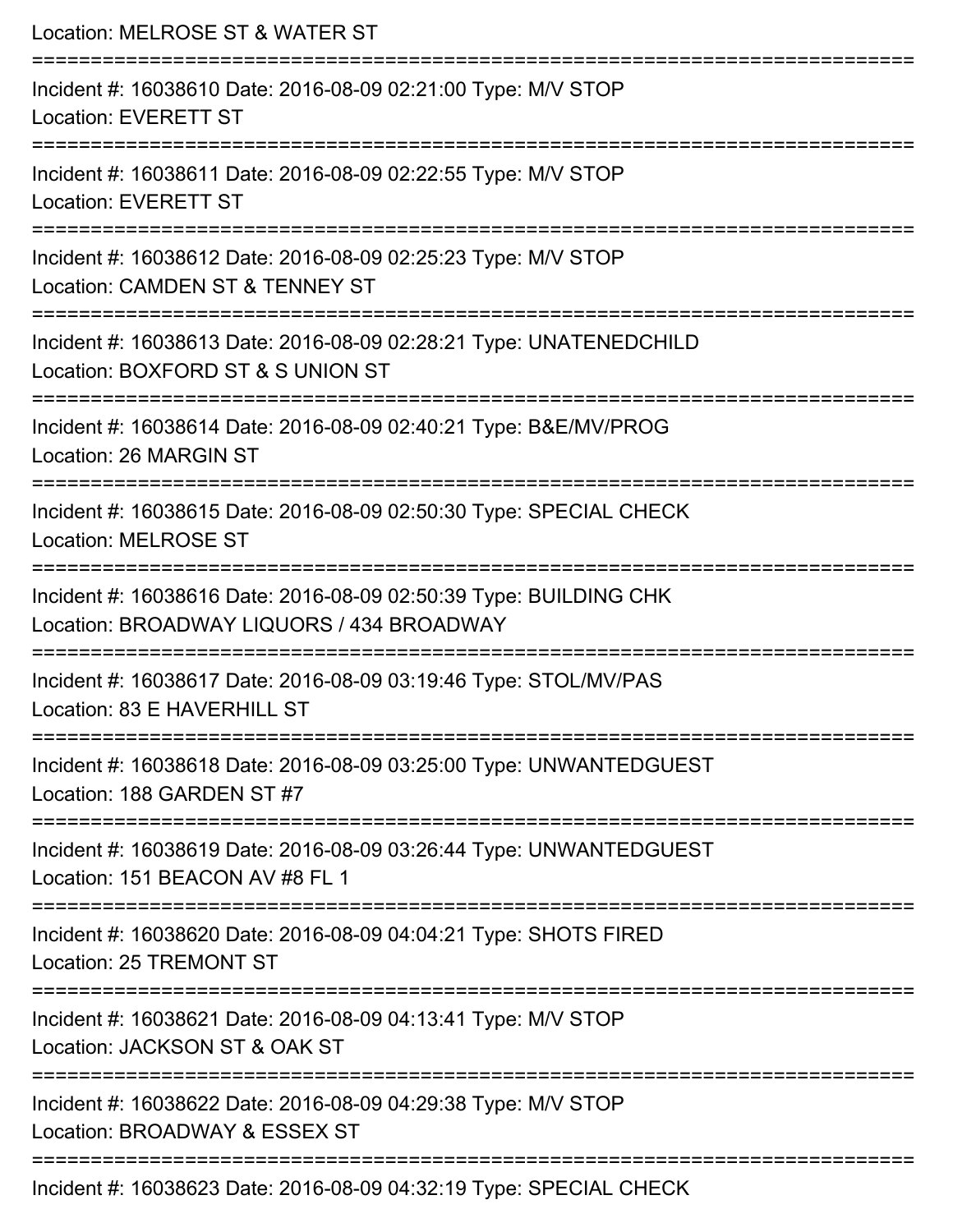| Incident #: 16038624 Date: 2016-08-09 05:21:38 Type: ALARM/BURG<br>Location: 5 STAR PLATING / 7 BROADWAY #A |
|-------------------------------------------------------------------------------------------------------------|
| Incident #: 16038625 Date: 2016-08-09 05:34:01 Type: HOME INVASION<br>Location: 499 HAVERHILL ST FL 1       |
| Incident #: 16038626 Date: 2016-08-09 06:11:18 Type: TOW/REPOSSED<br>Location: 26 PHILLIPS ST               |
| Incident #: 16038627 Date: 2016-08-09 07:04:20 Type: STOL/MV/PAS<br>Location: 550 BROADWAY                  |
| Incident #: 16038628 Date: 2016-08-09 07:18:12 Type: STOL/MV/PAS<br>Location: 75 HILLSIDE AV                |
| Incident #: 16038629 Date: 2016-08-09 07:22:04 Type: B&E/PAST<br>Location: 85 WILLOW ST                     |
| Incident #: 16038630 Date: 2016-08-09 07:22:35 Type: PARK & WALK<br>Location: BROADWAY & HAVERHILL ST       |
| Incident #: 16038631 Date: 2016-08-09 07:31:51 Type: SUS PERS/MV<br>Location: 399 HAMPSHIRF ST              |
| Incident #: 16038632 Date: 2016-08-09 07:34:28 Type: SPECIAL CHECK<br><b>Location: THORNTON AV</b>          |
| Incident #: 16038633 Date: 2016-08-09 07:41:06 Type: DISTURBANCE<br>Location: 1 MERRIMACK VIEW CT           |
| Incident #: 16038634 Date: 2016-08-09 07:42:43 Type: M/V STOP<br>Location: BROADWAY & LOWELL ST             |
| Incident #: 16038635 Date: 2016-08-09 07:43:32 Type: M/V STOP<br>Location: MARLBORO ST & S UNION ST         |
| Incident #: 16038636 Date: 2016-08-09 07:46:50 Type: ALARMS<br>Location: 271 WATER ST #2                    |
| Incident #: 16038637 Date: 2016-08-09 07:49:02 Type: ALARMS                                                 |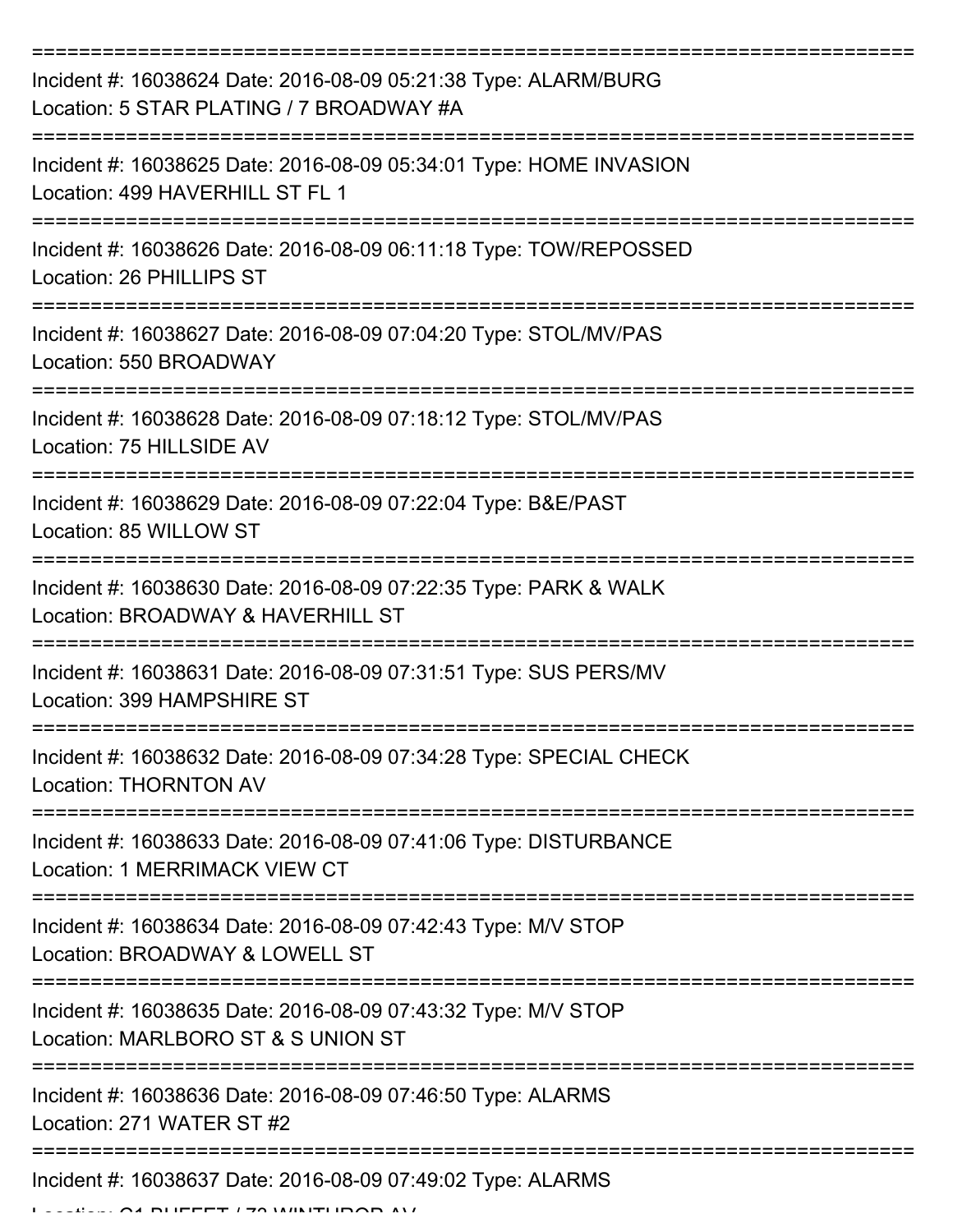| Incident #: 16038638 Date: 2016-08-09 07:57:09 Type: 911 HANG UP<br>Location: DIAZ RESIDENCE / 19 DOYLE ST #C                                |
|----------------------------------------------------------------------------------------------------------------------------------------------|
| Incident #: 16038639 Date: 2016-08-09 07:59:11 Type: TRESPASSING<br>Location: FASTENAL / 106 MARSTON ST                                      |
| Incident #: 16038640 Date: 2016-08-09 08:03:14 Type: DOMESTIC/PAST<br>Location: 624 HOWARD ST                                                |
| Incident #: 16038641 Date: 2016-08-09 08:04:12 Type: 209A/SERVE<br>Location: 90 LOWELL ST                                                    |
| Incident #: 16038642 Date: 2016-08-09 08:05:09 Type: 209A/SERVE<br>Location: 90 LOWELL ST                                                    |
| Incident #: 16038643 Date: 2016-08-09 08:28:24 Type: SPECIAL CHECK<br><b>Location: MELROSE ST</b>                                            |
| Incident #: 16038644 Date: 2016-08-09 08:38:16 Type: M/V STOP<br>Location: BERKELEY ST & E HAVERHILL ST                                      |
| Incident #: 16038645 Date: 2016-08-09 08:40:14 Type: M/V STOP<br>Location: E HAVERHILL ST & HIGH ST                                          |
| Incident #: 16038646 Date: 2016-08-09 08:44:12 Type: MAL DAMAGE<br>Location: 42 MARBLE AV                                                    |
| Incident #: 16038647 Date: 2016-08-09 08:52:56 Type: 209A/SERVE<br>Location: 37 AUBURN ST                                                    |
| Incident #: 16038648 Date: 2016-08-09 09:01:37 Type: 209A/SERVE<br>Location: 405 HAVERHILL ST                                                |
| -------------------------------------<br>Incident #: 16038649 Date: 2016-08-09 09:07:28 Type: M/V STOP<br>Location: HAMPSHIRE ST & LOWELL ST |
| Incident #: 16038650 Date: 2016-08-09 09:11:57 Type: 209A/SERVE<br>Location: 357 WATER ST                                                    |
| Incident #: 16038651 Date: 2016-08-09 09:15:04 Type: NOTIFICATION                                                                            |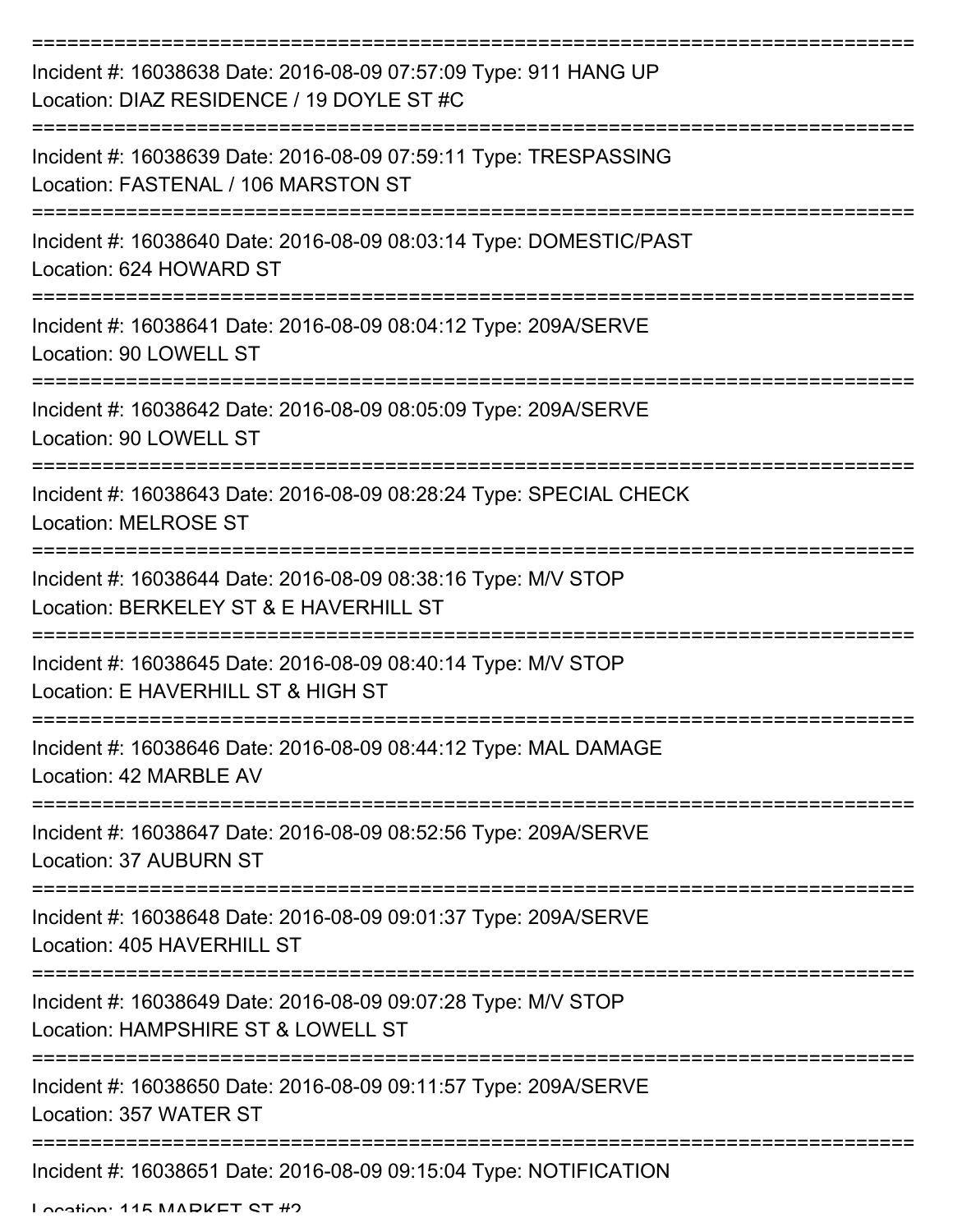| Incident #: 16038652 Date: 2016-08-09 09:15:59 Type: M/V STOP<br>Location: S UNION ST & SALEM ST                                     |
|--------------------------------------------------------------------------------------------------------------------------------------|
| Incident #: 16038653 Date: 2016-08-09 09:18:00 Type: PARK & WALK<br>Location: BRADFORD ST & BROADWAY                                 |
| Incident #: 16038654 Date: 2016-08-09 09:19:32 Type: MAL DAMAGE<br>Location: 4 MELROSE ST                                            |
| Incident #: 16038655 Date: 2016-08-09 09:22:58 Type: CK WELL BEING<br>Location: PARK ST & SPRUCE ST                                  |
| Incident #: 16038656 Date: 2016-08-09 09:31:51 Type: STOL/MV/PAS<br>Location: 19 ALLYN TER                                           |
| Incident #: 16038657 Date: 2016-08-09 09:36:54 Type: SUS PERS/MV<br>Location: 81 INMAN ST                                            |
| Incident #: 16038658 Date: 2016-08-09 09:42:23 Type: TOW/REC/STOL<br>Location: 316 COMMON ST                                         |
| -------------------------------<br>Incident #: 16038659 Date: 2016-08-09 09:52:24 Type: STOL/MV/PAS<br>Location: 70 MFI VIN ST #13-2 |
| Incident #: 16038660 Date: 2016-08-09 10:00:34 Type: GENERAL SERV<br>Location: 80 BODWELL ST                                         |
| ----------------<br>Incident #: 16038661 Date: 2016-08-09 10:01:14 Type: PARK & WALK<br>Location: BRADFORD ST & BROADWAY             |
| Incident #: 16038662 Date: 2016-08-09 10:12:31 Type: M/V STOP<br>Location: HAVERHILL ST & JACKSON ST                                 |
| Incident #: 16038663 Date: 2016-08-09 10:13:00 Type: GENERAL SERV<br>Location: SAM'S FOOD STORE / 389 BROADWAY                       |
| Incident #: 16038664 Date: 2016-08-09 10:15:38 Type: MAL DAMAGE<br>Location: WALK IN WALK IN / S UNION ST & WINTHROP AV              |
| Incident #: 16038665 Date: 2016-08-09 10:15:43 Type: STOL/MV/PAS<br>Location: 66 CENTRE ST                                           |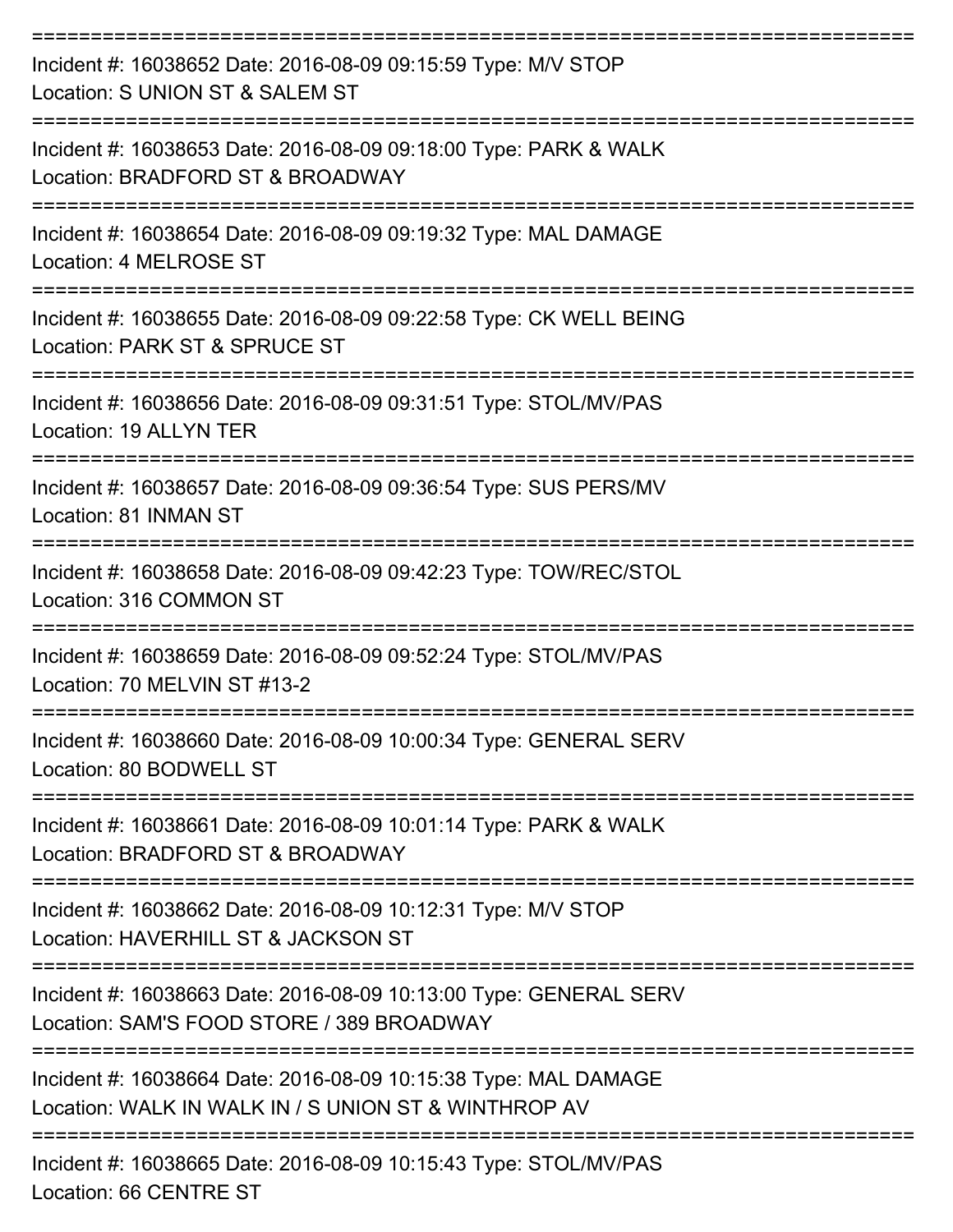| Incident #: 16038666 Date: 2016-08-09 10:19:50 Type: M/V STOP<br>Location: BRADFORD ST & HAMPSHIRE ST                    |
|--------------------------------------------------------------------------------------------------------------------------|
| Incident #: 16038667 Date: 2016-08-09 10:28:49 Type: TOW OF M/V<br>Location: 22 DOYLE ST                                 |
| Incident #: 16038668 Date: 2016-08-09 10:29:13 Type: M/V STOP<br>Location: FALLS BRIDGE / null<br>:===================== |
| Incident #: 16038669 Date: 2016-08-09 10:33:18 Type: STOL/MV/PAS<br>Location: 222 ESSEX ST                               |
| Incident #: 16038670 Date: 2016-08-09 10:37:27 Type: LARCENY/PAST<br>Location: 7 DAISY ST #2                             |
| Incident #: 16038671 Date: 2016-08-09 10:42:47 Type: INVEST CONT<br>Location: 11 SUMMER ST                               |
| Incident #: 16038672 Date: 2016-08-09 10:45:30 Type: LIC PLATE STO<br>Location: 154 BROADWAY                             |
| Incident #: 16038673 Date: 2016-08-09 10:48:37 Type: M/V STOP<br>Location: S UNION ST & SALEM ST                         |
| Incident #: 16038674 Date: 2016-08-09 10:49:45 Type: M/V STOP<br>Location: HANCOCK ST & MELROSE TER                      |
| Incident #: 16038675 Date: 2016-08-09 10:50:12 Type: TOW OF M/V<br>Location: 74 TRENTON ST                               |
| Incident #: 16038676 Date: 2016-08-09 10:52:04 Type: M/V STOP<br>Location: S UNION ST & SALEM ST                         |
| Incident #: 16038677 Date: 2016-08-09 10:57:56 Type: MEDIC SUPPORT<br>Location: LAWRENCE ST & PARK ST                    |
| Incident #: 16038678 Date: 2016-08-09 11:02:38 Type: ASSSIT AMBULANC<br><b>Location: CENTRAL BRIDGE</b>                  |
| Incident #: 16038679 Date: 2016-08-09 11:05:14 Type: LARCENY/PAST<br>Location: 8 KATHERINE ST                            |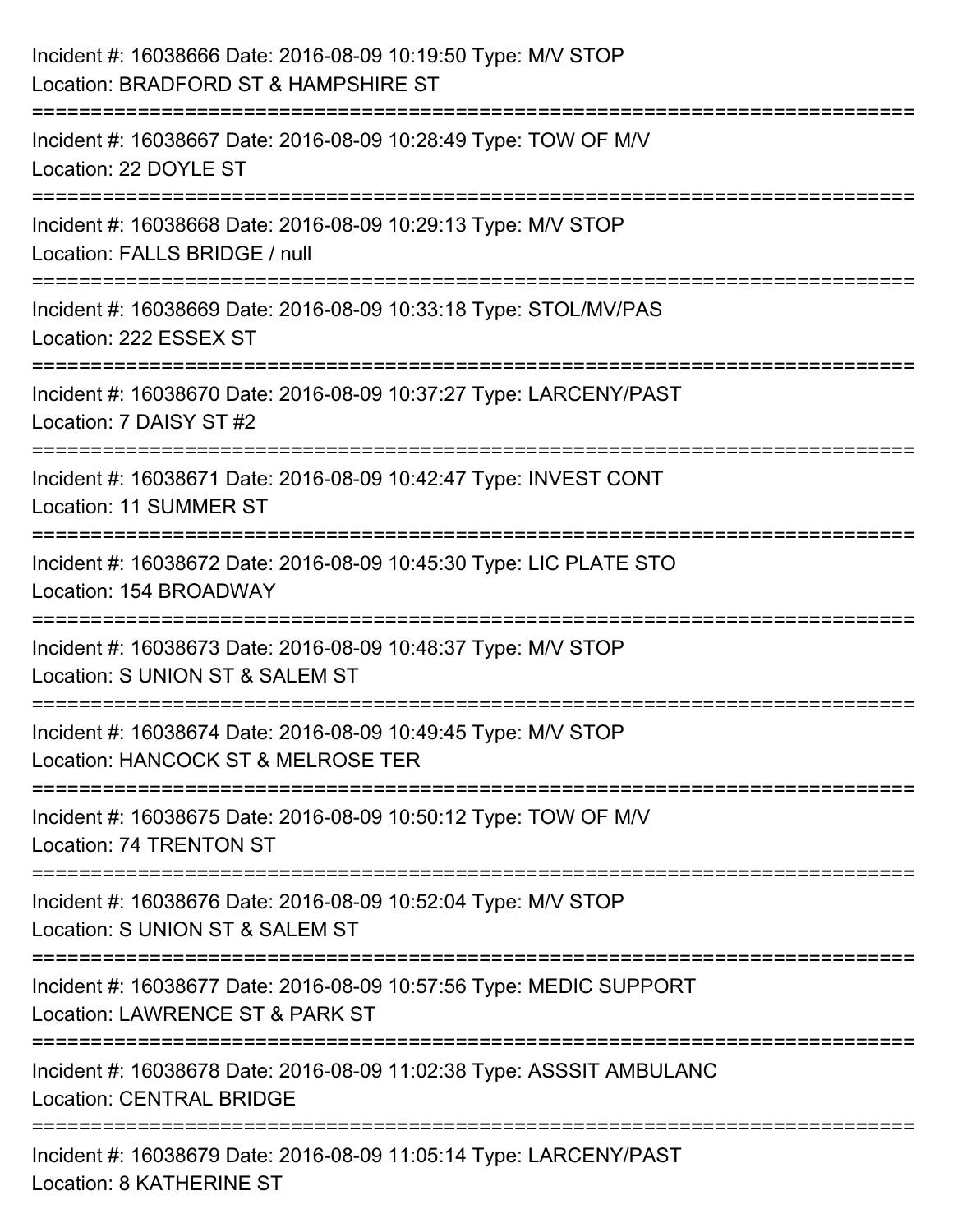| Incident #: 16038680 Date: 2016-08-09 11:16:01 Type: M/V STOP<br>Location: BAILEY ST & S UNION ST                                                  |
|----------------------------------------------------------------------------------------------------------------------------------------------------|
| ========================<br>Incident #: 16038681 Date: 2016-08-09 11:17:21 Type: MV/BLOCKING<br>Location: GALE ST & GREENWOOD ST                   |
| Incident #: 16038682 Date: 2016-08-09 11:31:57 Type: ALARM/HOLD<br>Location: PARSLEY RESD. / 49 JEFFERSON ST<br>================================== |
| Incident #: 16038683 Date: 2016-08-09 11:32:07 Type: ANIMAL COMPL<br>Location: 10 HIGHGATE ST                                                      |
| Incident #: 16038684 Date: 2016-08-09 11:35:27 Type: M/V STOP<br>Location: BROADWAY & CONCORD ST<br>==================                             |
| Incident #: 16038685 Date: 2016-08-09 11:37:55 Type: M/V STOP<br>Location: FREEMAN CT & MELROSE ST                                                 |
| Incident #: 16038686 Date: 2016-08-09 11:38:54 Type: TOW OF M/V<br>Location: 32 WOODLAND ST                                                        |
| Incident #: 16038687 Date: 2016-08-09 11:54:55 Type: HIT & RUN M/V<br>Location: 25 MARSTON ST                                                      |
| Incident #: 16038688 Date: 2016-08-09 11:55:36 Type: INVESTIGATION<br>Location: 15 FOXCROFT ST                                                     |
| Incident #: 16038689 Date: 2016-08-09 12:12:01 Type: SEX OFF. PAST<br>Location: 90 LOWELL ST                                                       |
| Incident #: 16038690 Date: 2016-08-09 12:16:04 Type: DRUG VIO<br>Location: 300 HAMPSHIRE ST                                                        |
| Incident #: 16038691 Date: 2016-08-09 12:18:03 Type: M/V STOP<br>Location: S BROADWAY & WEARE ST                                                   |
| Incident #: 16038692 Date: 2016-08-09 12:24:19 Type: KEEP PEACE<br>Location: 92 COOLIDGE ST                                                        |
| Incident #: 16038693 Date: 2016-08-09 12:25:58 Type: ANIMAL COMPL<br>Location: 59 BELLEVUE ST                                                      |

===========================================================================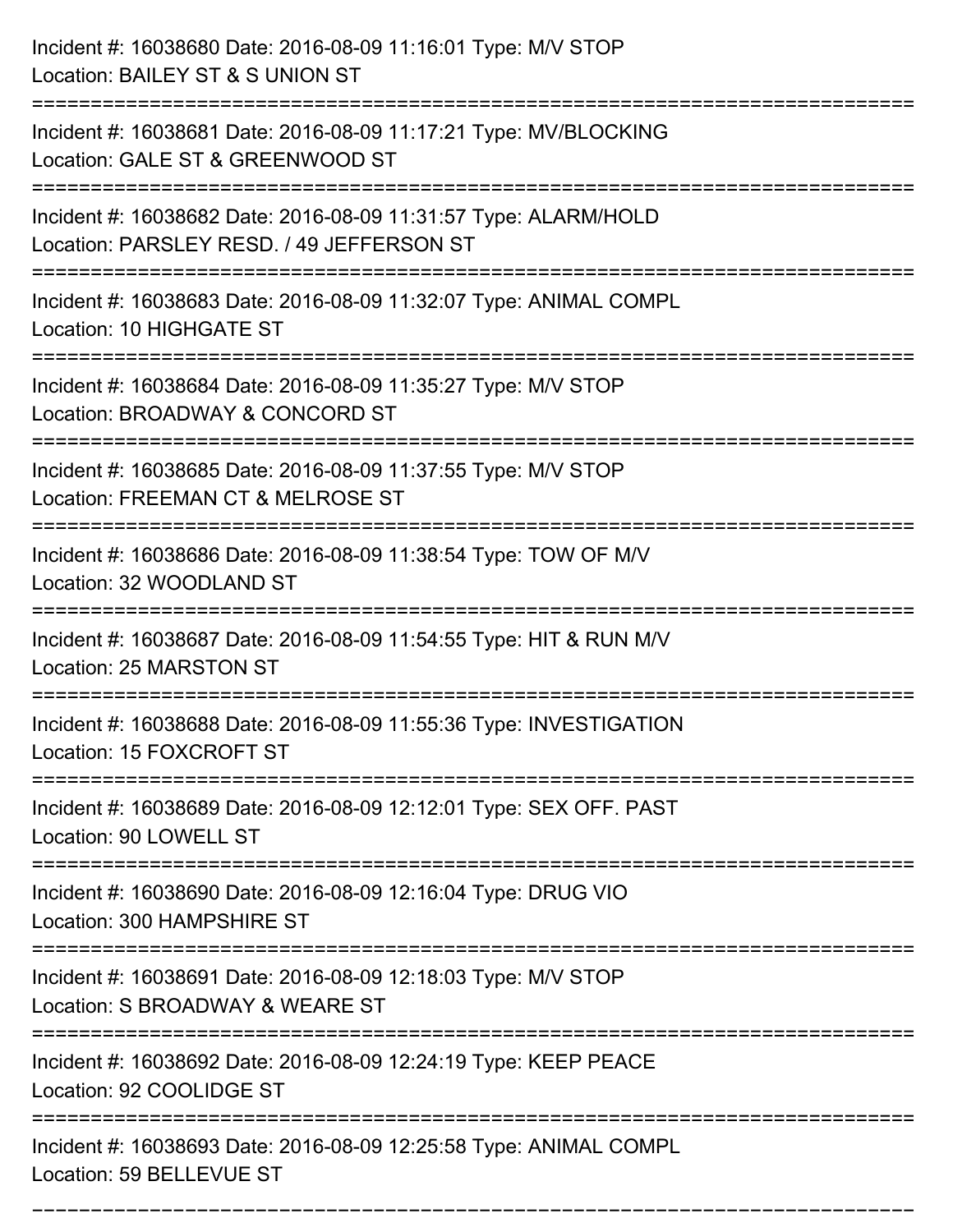| Incident #: 16038694 Date: 2016-08-09 12:27:37 Type: M/V STOP<br>Location: ANDOVER ST & BLANCHARD ST<br>===================== |
|-------------------------------------------------------------------------------------------------------------------------------|
| Incident #: 16038695 Date: 2016-08-09 12:30:16 Type: UNWANTEDGUEST<br>Location: 2 INMAN ST                                    |
| Incident #: 16038696 Date: 2016-08-09 12:49:16 Type: TOW OF M/V<br>Location: APPLETON ST & ESSEX ST                           |
| Incident #: 16038697 Date: 2016-08-09 12:49:36 Type: AUTO ACC/NO PI<br>Location: WINTHROP AV                                  |
| Incident #: 16038698 Date: 2016-08-09 12:55:31 Type: M/V STOP<br>Location: BAY STATE RD & WATER ST<br>===================     |
| Incident #: 16038699 Date: 2016-08-09 13:07:04 Type: RECOV/STOL/MV<br>Location: 2 MUSEUM SQ                                   |
| Incident #: 16038700 Date: 2016-08-09 13:15:20 Type: RECOV/STOL/MV<br>Location: 166 BAILEY ST                                 |
| Incident #: 16038702 Date: 2016-08-09 13:16:43 Type: KEEP PEACE<br>Location: 101 S BOWDOIN ST                                 |
| Incident #: 16038701 Date: 2016-08-09 13:18:15 Type: RECOV/STOL/MV<br>Location: 6 VERMONT ST                                  |
| Incident #: 16038703 Date: 2016-08-09 13:23:06 Type: VIO CITY ORD<br><b>Location: PLATT CT</b>                                |
| Incident #: 16038705 Date: 2016-08-09 13:25:21 Type: DISTURBANCE<br>Location: 33 WINTHROP AV                                  |
| Incident #: 16038704 Date: 2016-08-09 13:25:40 Type: GENERAL SERV<br>Location: 125 OSGOOD ST                                  |
| Incident #: 16038706 Date: 2016-08-09 13:40:07 Type: TOW OF M/V<br>Location: 10 ROWE ST                                       |
| Incident #: 16038707 Date: 2016-08-09 13:43:43 Type: M/V STOP<br>Location: CAMBRIDGE ST & WINTHROP AV                         |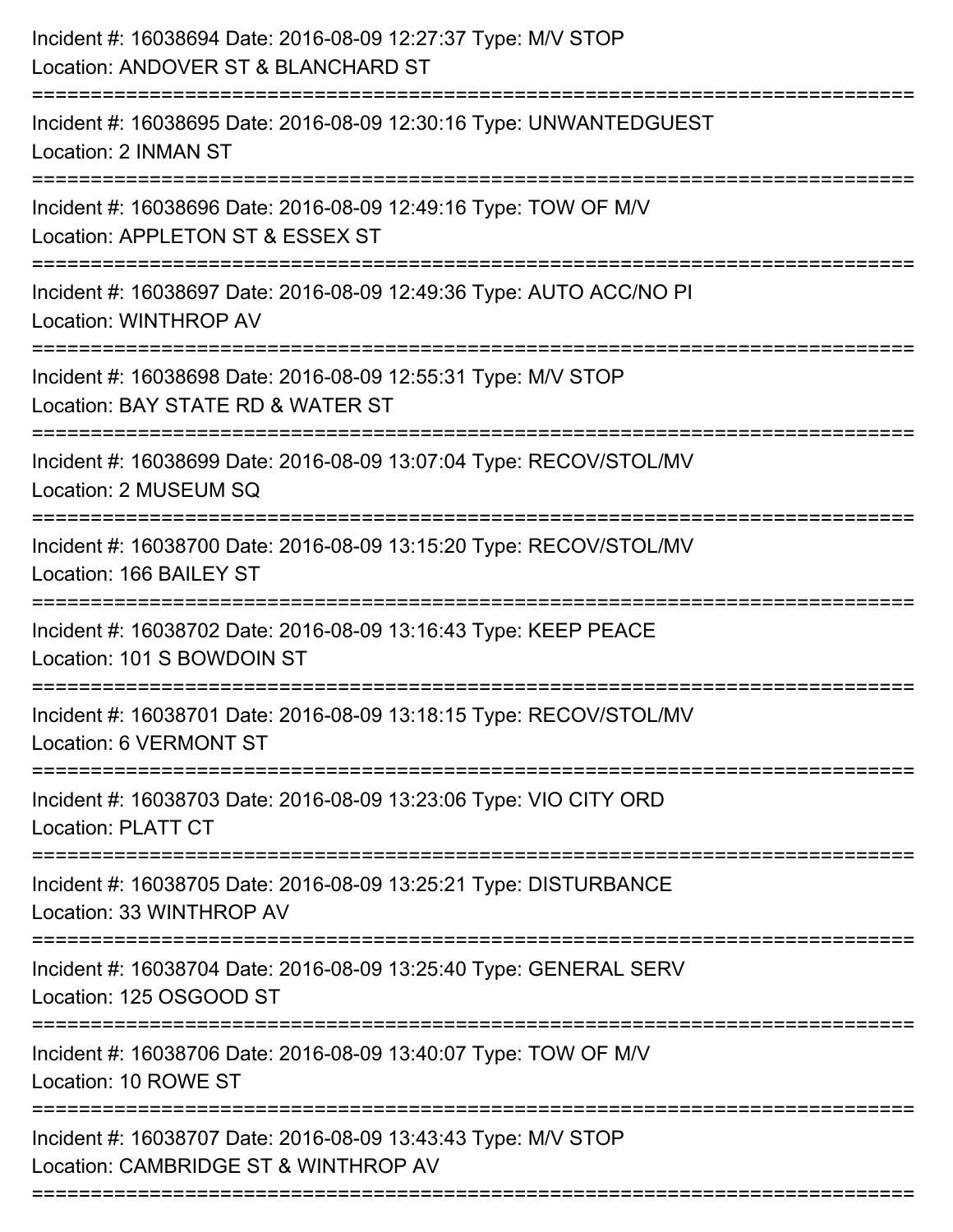Location: 46 MELROSE ST

| Incident #: 16038709 Date: 2016-08-09 13:48:58 Type: M/V STOP<br>Location: AMESBURY ST & LOWELL ST            |
|---------------------------------------------------------------------------------------------------------------|
| Incident #: 16038710 Date: 2016-08-09 13:56:51 Type: M/V STOP<br>Location: ANDOVER ST & GLENN ST              |
| Incident #: 16038711 Date: 2016-08-09 13:59:05 Type: RECOV/STOL/MV<br>Location: 180 SPRUCE ST                 |
| Incident #: 16038712 Date: 2016-08-09 13:59:55 Type: DISTURBANCE<br>Location: 83 ALLSTON ST                   |
| Incident #: 16038713 Date: 2016-08-09 14:09:39 Type: THREATS<br>Location: 100 CROSS ST                        |
| Incident #: 16038714 Date: 2016-08-09 14:11:00 Type: TOW OF M/V<br>Location: 9 BIGELOW ST                     |
| Incident #: 16038715 Date: 2016-08-09 14:24:13 Type: DISTURBANCE<br>Location: GEISLER STATE POOL / 50 HIGH ST |
| Incident #: 16038716 Date: 2016-08-09 14:24:48 Type: M/V STOP<br>Location: HAVERHILL ST & LAWRENCE ST         |
| Incident #: 16038717 Date: 2016-08-09 14:27:38 Type: DRINKING PUBL<br>Location: BROADWAY & HAVERHILL ST       |
| Incident #: 16038718 Date: 2016-08-09 14:35:04 Type: THREATS<br>Location: 75 HAVERHILL ST                     |
| Incident #: 16038719 Date: 2016-08-09 14:37:49 Type: TOW OF M/V<br>Location: 87 BOWDOIN ST                    |
| Incident #: 16038720 Date: 2016-08-09 14:38:46 Type: STOL/MV/PAS<br>Location: 379 HAVERHILL ST                |
| Incident #: 16038721 Date: 2016-08-09 14:40:52 Type: INVEST CONT<br>Location: WALGREENS / 135 BROADWAY        |
|                                                                                                               |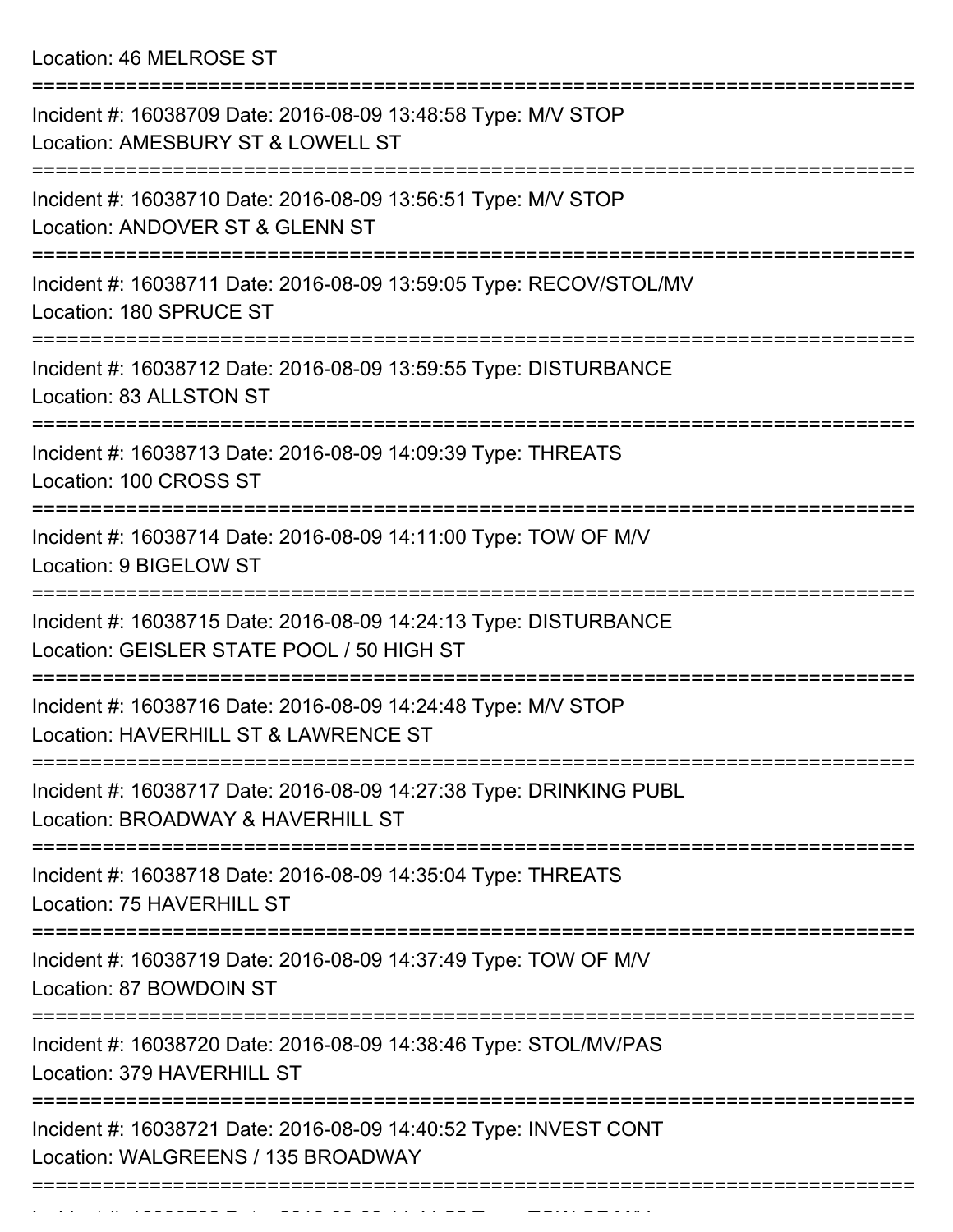Location: 23 CHESTER ST =========================================================================== Incident #: 16038723 Date: 2016-08-09 14:58:37 Type: DISTURBANCE Location: 63 MYRTLE ST =========================================================================== Incident #: 16038724 Date: 2016-08-09 15:01:44 Type: TOW OF M/V Location: 35 EASTON ST =========================================================================== Incident #: 16038725 Date: 2016-08-09 15:02:03 Type: LOST PROPERTY Location: 380 ELM ST =========================================================================== Incident #: 16038727 Date: 2016-08-09 15:04:21 Type: 209A/VIOLATION Location: 93 RAILROAD ST =========================================================================== Incident #: 16038726 Date: 2016-08-09 15:06:10 Type: DRINKING PUBL Location: 379 HAVERHILL ST =========================================================================== Incident #: 16038728 Date: 2016-08-09 15:09:37 Type: TOW OF M/V Location: 122 EASTON ST =========================================================================== Incident #: 16038730 Date: 2016-08-09 15:18:13 Type: 209A/VIOLATION Location: 67 JAMAICA ST FL 3RD =========================================================================== Incident #: 16038729 Date: 2016-08-09 15:18:15 Type: 209A/VIOLATION Location: 67 JAMAICA ST =========================================================================== Incident #: 16038731 Date: 2016-08-09 15:22:23 Type: M/V STOP Location: 78 AMESBURY ST =========================================================================== Incident #: 16038732 Date: 2016-08-09 15:27:05 Type: M/V STOP Location: AMESBURY ST & COMMON ST =========================================================================== Incident #: 16038733 Date: 2016-08-09 15:27:24 Type: B&E/PAST Location: 104 BEACON AV =========================================================================== Incident #: 16038734 Date: 2016-08-09 15:43:32 Type: DISORDERLY Location: 14 VERMONT ST =========================================================================== Incident #: 16038735 Date: 2016-08-09 15:51:24 Type: ALARM/BURG Location: CIL / 125 GLENN ST

===========================================================================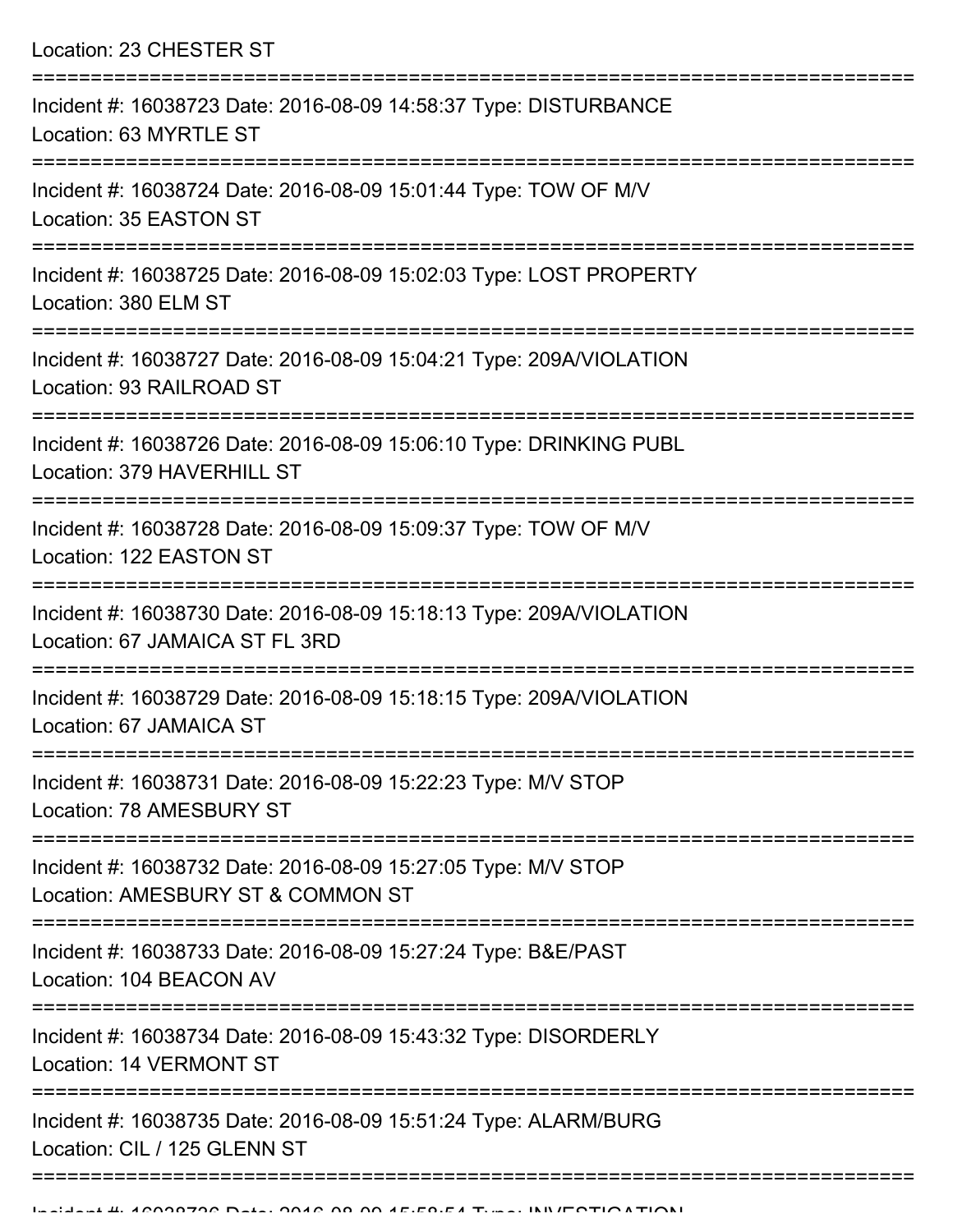Location: 90 LOWELL ST =========================================================================== Incident #: 16038737 Date: 2016-08-09 16:26:38 Type: SUS PERS/MV Location: 26 MARKET ST =========================================================================== Incident #: 16038738 Date: 2016-08-09 16:30:15 Type: DISABLED MV Location: WINTHROP AV =========================================================================== Incident #: 16038739 Date: 2016-08-09 16:36:49 Type: DOMESTIC/PROG Location: 109 THOREAU WAY #722 =========================================================================== Incident #: 16038740 Date: 2016-08-09 16:50:21 Type: TENANT PROB Location: 1 KINGSTON ST FL 1ST =========================================================================== Incident #: 16038741 Date: 2016-08-09 16:51:15 Type: DRUG VIO Location: ALDER ST & JUNIPER ST =========================================================================== Incident #: 16038742 Date: 2016-08-09 16:51:52 Type: AUTO ACC/NO PI Location: APPLETON ST =========================================================================== Incident #: 16038743 Date: 2016-08-09 16:54:29 Type: MV/BLOCKING Location: 67 GREENWOOD ST =========================================================================== Incident #: 16038744 Date: 2016-08-09 16:57:25 Type: AUTO ACC/UNK PI Location: HAVERHILL ST & JACKSON ST =========================================================================== Incident #: 16038745 Date: 2016-08-09 17:07:27 Type: ALARM/BURG Location: 151 FERRY ST =========================================================================== Incident #: 16038746 Date: 2016-08-09 17:10:43 Type: MV/BLOCKING Location: PLEASANT TER =========================================================================== Incident #: 16038747 Date: 2016-08-09 17:32:14 Type: MEDIC SUPPORT Location: 0 BROADWAY =========================================================================== Incident #: 16038748 Date: 2016-08-09 17:37:32 Type: CK WELL BEING Location: 3 KATHLEEN TER =========================================================================== Incident #: 16038749 Date: 2016-08-09 17:42:36 Type: TOW/REC/STOL Location: DEWEY ST

===========================================================================

Incident #: 16038750 Date: 2016-08-09 17:43:36 Type: M/V STOP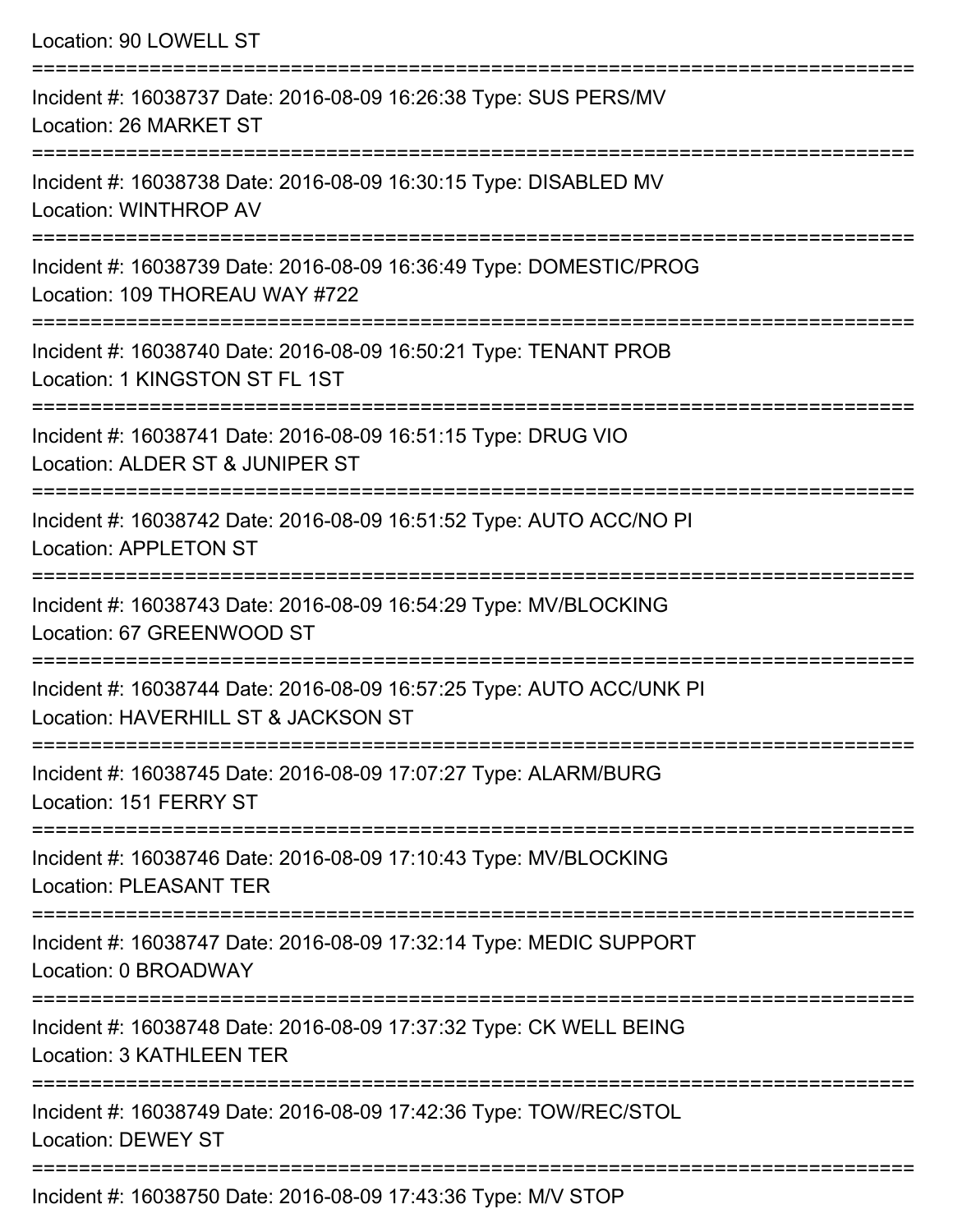| Incident #: 16038751 Date: 2016-08-09 17:56:33 Type: EXTRA SURVEIL<br><b>Location: THORNTON AV</b>                  |
|---------------------------------------------------------------------------------------------------------------------|
| Incident #: 16038753 Date: 2016-08-09 18:07:13 Type: KEEP PEACE<br>Location: 211 MERRIMACK ST                       |
| Incident #: 16038752 Date: 2016-08-09 18:10:24 Type: M/V STOP<br>Location: ANDOVER ST & S BROADWAY                  |
| Incident #: 16038754 Date: 2016-08-09 18:13:05 Type: ALARMS<br>Location: 233 HAVERHILL ST                           |
| Incident #: 16038755 Date: 2016-08-09 18:17:02 Type: M/V STOP<br>Location: ESSEX ST & FRANKLIN ST                   |
| Incident #: 16038756 Date: 2016-08-09 18:19:20 Type: M/V STOP<br>Location: 35 COMMON ST                             |
| Incident #: 16038757 Date: 2016-08-09 18:21:25 Type: FIGHT<br>Location: WINSLOW PL                                  |
| Incident #: 16038758 Date: 2016-08-09 18:28:20 Type: DRUG VIO<br>Location: BROOK ST & MILFORD ST                    |
| Incident #: 16038759 Date: 2016-08-09 18:29:13 Type: CK WELL BEING<br>Location: 112 MARSTON ST                      |
| Incident #: 16038761 Date: 2016-08-09 18:34:31 Type: MAL DAMAGE<br>Location: 54 EATON ST                            |
| Incident #: 16038760 Date: 2016-08-09 18:35:00 Type: M/V STOP<br>Location: 201 MERRIMACK ST                         |
| ------------<br>Incident #: 16038762 Date: 2016-08-09 18:55:37 Type: M/V STOP<br>Location: ARLINGTON ST & WALNUT ST |
| Incident #: 16038763 Date: 2016-08-09 18:56:07 Type: M/V STOP<br>Location: MARKET ST & PARKER ST                    |
| Incident #: 16038764 Date: 2016-08-09 19:04:21 Type: DOMESTIC/PAST                                                  |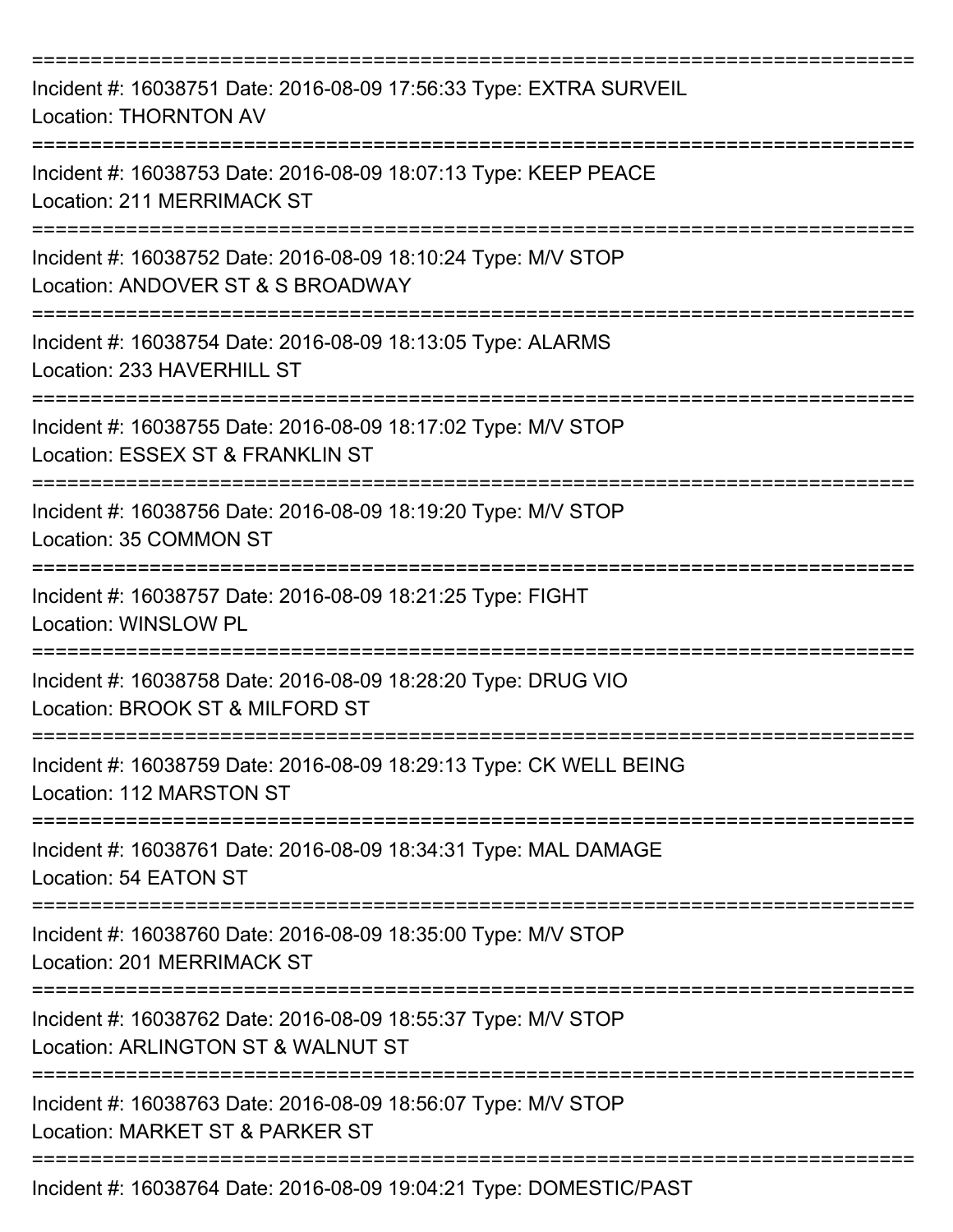| Incident #: 16038765 Date: 2016-08-09 19:10:57 Type: MV/BLOCKING<br>Location: 185 NEWBURY ST                       |
|--------------------------------------------------------------------------------------------------------------------|
| Incident #: 16038766 Date: 2016-08-09 19:12:06 Type: M/V STOP<br>Location: 165 LAWRENCE ST                         |
| Incident #: 16038767 Date: 2016-08-09 19:17:51 Type: DOMESTIC/PAST<br>Location: 2 MUSEUM SQ #1002                  |
| Incident #: 16038768 Date: 2016-08-09 19:25:46 Type: MEDIC SUPPORT<br>Location: 112 MARSTON ST #209                |
| Incident #: 16038769 Date: 2016-08-09 19:31:41 Type: NOTIFICATION<br>Location: 115 MARKET ST #2                    |
| Incident #: 16038770 Date: 2016-08-09 19:32:43 Type: NOTIFICATION<br>Location: 120 HOWARD ST #2                    |
| Incident #: 16038771 Date: 2016-08-09 19:36:43 Type: E911 HANGUP<br>Location: 740 ESSEX ST<br>=============        |
| Incident #: 16038773 Date: 2016-08-09 19:40:28 Type: GENERAL SERV<br>Location: 50 CONGRESS ST                      |
| Incident #: 16038772 Date: 2016-08-09 19:41:42 Type: ALARM/BURG<br>Location: LAWRENCE HIGH SCHOOL / 70 N PARISH RD |
| Incident #: 16038774 Date: 2016-08-09 19:42:29 Type: GUN CALL<br>Location: 87 ALDER ST                             |
| Incident #: 16038775 Date: 2016-08-09 19:44:01 Type: DISTURBANCE<br>Location: 285 ESSEX ST                         |
| Incident #: 16038776 Date: 2016-08-09 19:44:06 Type: ALARMS<br>Location: COMMUNITY WORKS / 168 NEWBURY ST          |
| Incident #: 16038777 Date: 2016-08-09 20:03:14 Type: ALARMS<br>Location: OLD HIGH SCHOOL / 233 HAVERHILL ST        |
| Incident #: 16038778 Date: 2016-08-09 20:07:55 Type: SUS PERS/MV                                                   |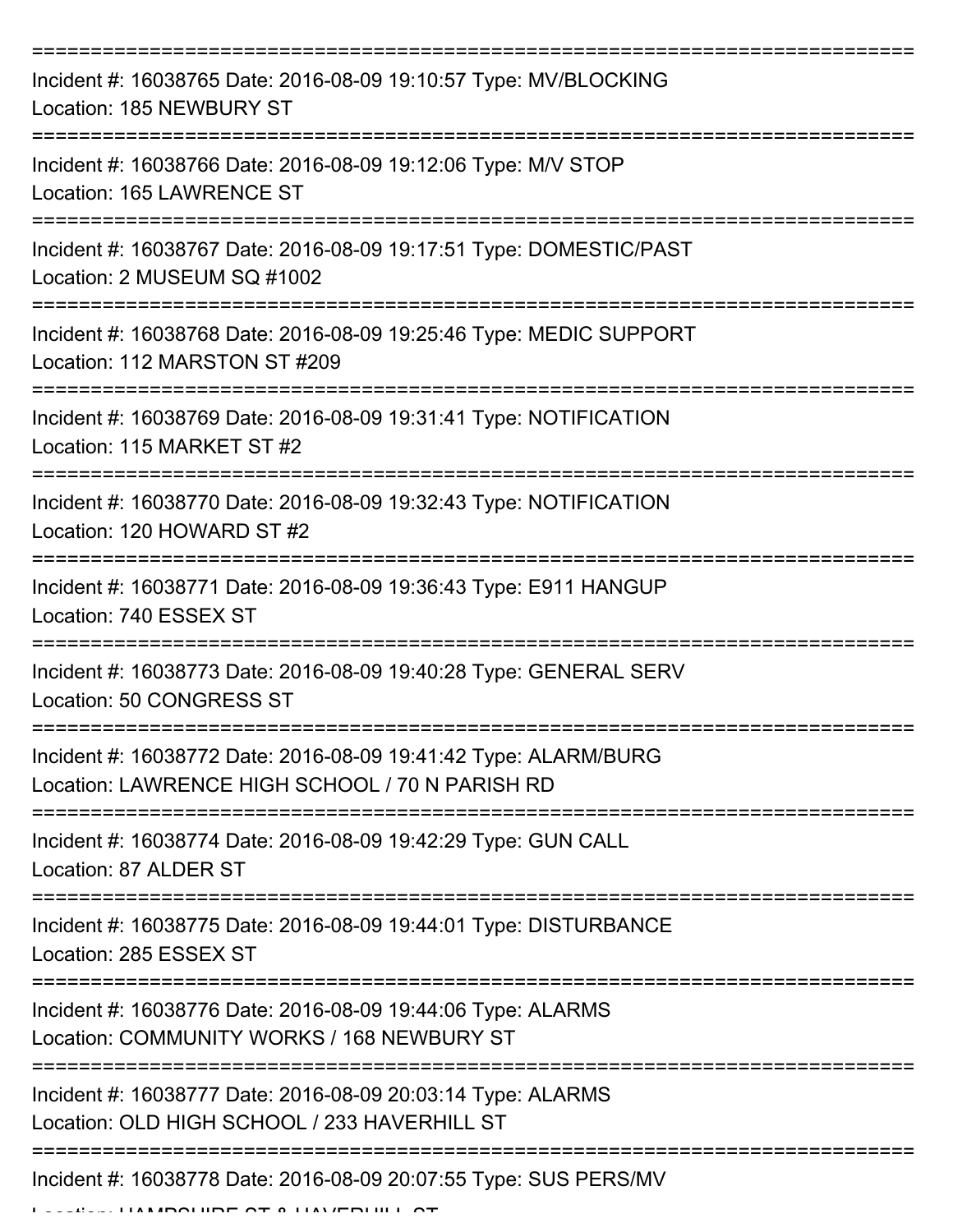| Incident #: 16038779 Date: 2016-08-09 20:17:33 Type: A&B PAST<br>Location: 11 LAWRENCE ST #206                         |
|------------------------------------------------------------------------------------------------------------------------|
| Incident #: 16038780 Date: 2016-08-09 20:28:52 Type: NOTIFICATION<br>Location: 322 LOWELL ST<br>-----------------      |
| Incident #: 16038781 Date: 2016-08-09 20:33:49 Type: LOUD NOISE<br>Location: PORTUGUESE A SALAZAR CLUB / 2 SARATOGA ST |
| Incident #: 16038782 Date: 2016-08-09 20:39:15 Type: TOW OF M/V<br>Location: 90 LOWELL ST                              |
| Incident #: 16038783 Date: 2016-08-09 20:39:18 Type: M/V STOP<br>Location: LYNN ST & S UNION ST                        |
| Incident #: 16038784 Date: 2016-08-09 20:49:18 Type: LOUD NOISE<br>Location: HOLY ROSARY / COMMON & UNION              |
| Incident #: 16038785 Date: 2016-08-09 20:50:26 Type: LOUD NOISE<br>Location: HAFFNERS / PARKER & SPRINGFIELD           |
| Incident #: 16038786 Date: 2016-08-09 20:55:28 Type: TENANT PROB<br>Location: 363 HAMPSHIRE ST                         |
| Incident #: 16038787 Date: 2016-08-09 21:00:47 Type: KEEP PEACE<br>Location: 285 ESSEX ST                              |
| Incident #: 16038788 Date: 2016-08-09 21:29:39 Type: DISORDERLY<br>Location: 35 SOUTH BROADWAY                         |
| Incident #: 16038789 Date: 2016-08-09 21:38:43 Type: AUTO ACC/NO PI<br>Location: ESSEX ST & WARREN ST                  |
| Incident #: 16038790 Date: 2016-08-09 21:43:48 Type: SUS PERS/MV<br>Location: 921 ESSEX ST                             |
| Incident #: 16038791 Date: 2016-08-09 21:46:58 Type: SUS PERS/MV<br>Location: 34 GAYLE ST                              |
| Incident #: 16038792 Date: 2016-08-09 21:48:10 Type: M/V STOP                                                          |

Location: ALL STON ST & HIGH ST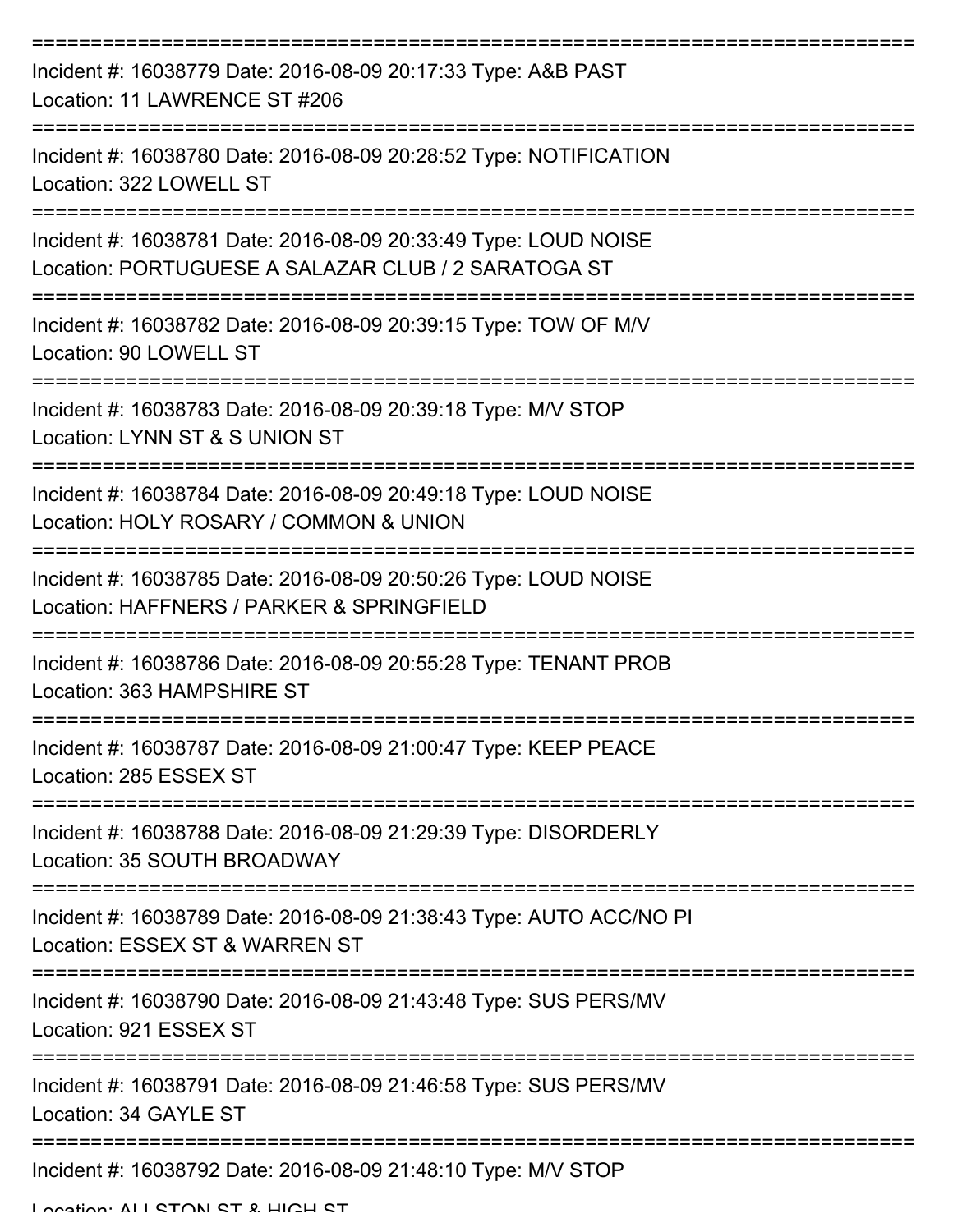| Incident #: 16038793 Date: 2016-08-09 22:01:51 Type: M/V STOP<br>Location: 135 LAWRENCE ST                     |
|----------------------------------------------------------------------------------------------------------------|
| Incident #: 16038795 Date: 2016-08-09 22:05:25 Type: NOISE ORD<br>Location: 29 GROTON ST                       |
| Incident #: 16038794 Date: 2016-08-09 22:05:28 Type: MV/BLOCKING<br>Location: 67 GREENWOOD ST                  |
| Incident #: 16038796 Date: 2016-08-09 22:13:23 Type: SUS PERS/MV<br>Location: 57 JACKSON<br>------------------ |
| Incident #: 16038797 Date: 2016-08-09 22:21:27 Type: M/V STOP<br>Location: BAILEY ST & PARKER ST               |
| Incident #: 16038798 Date: 2016-08-09 22:25:56 Type: M/V STOP<br>Location: ALLSTON ST & HIGH ST                |
| Incident #: 16038799 Date: 2016-08-09 22:38:35 Type: M/V STOP<br>Location: COMMON ST & JACKSON ST              |
| Incident #: 16038800 Date: 2016-08-09 22:40:11 Type: SUS PERS/MV<br>Location: MELROSE ST & MELROSE CT          |
| Incident #: 16038801 Date: 2016-08-09 22:49:36 Type: UNKNOWN PROB<br>Location: BAILEY ST & S UNION ST          |
| Incident #: 16038802 Date: 2016-08-09 23:00:18 Type: M/V STOP<br>Location: HANCOCK ST & MELROSE TER            |
| Incident #: 16038803 Date: 2016-08-09 23:05:03 Type: HIT & RUN M/V<br>Location: AMESBURY ST & LOWELL ST        |
| Incident #: 16038804 Date: 2016-08-09 23:18:23 Type: UNKNOWN PROB<br>Location: 59 HOLLY ST                     |
| Incident #: 16038805 Date: 2016-08-09 23:25:38 Type: AUTO ACC/NO PI<br>Location: 35 BERKELEY ST                |
| --------------<br>Incident #: 16038808 Date: 2016-08-09 23:32:09 Type: LOUD NOISE<br>Location: 87 FERRY ST     |